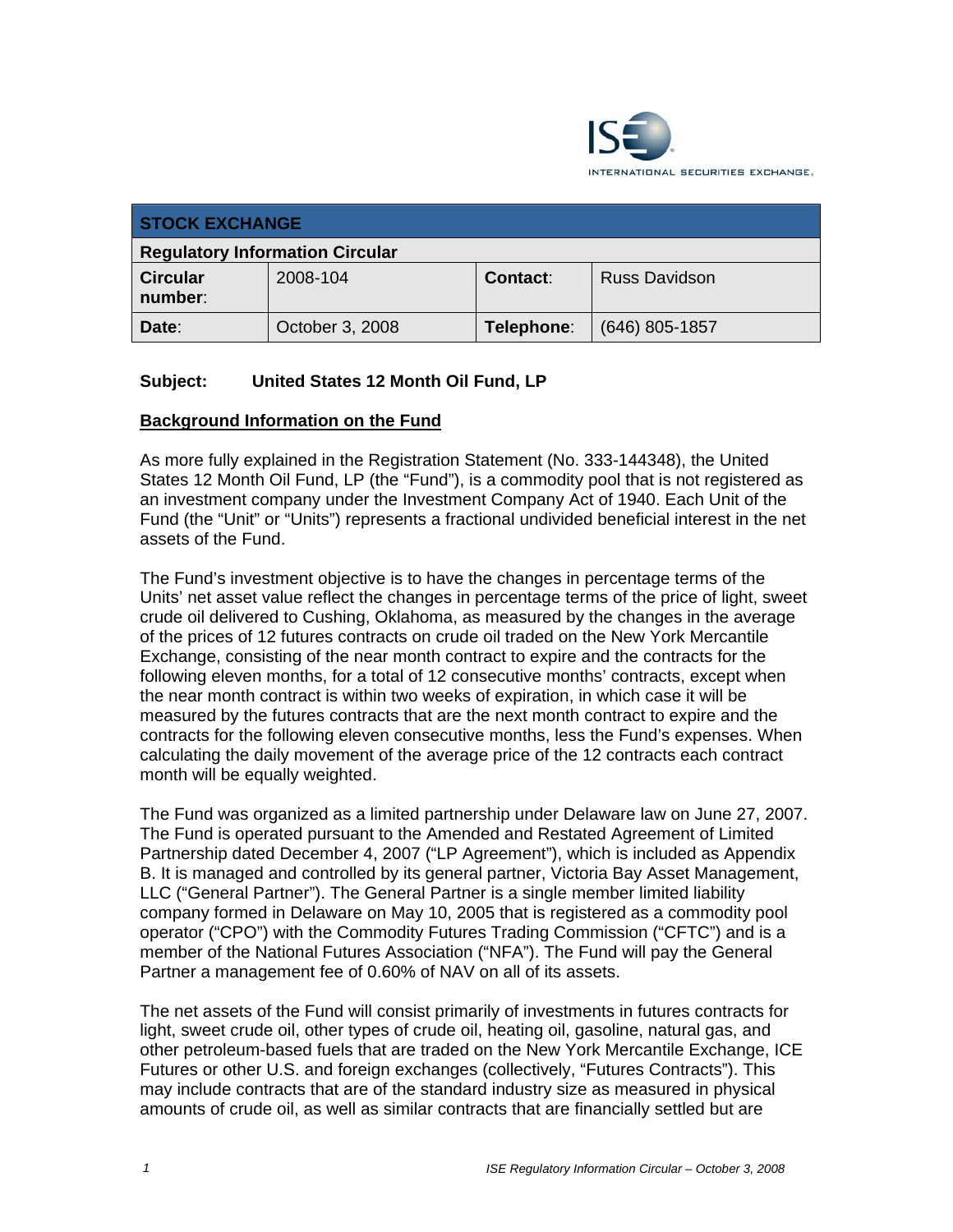based on a percentage of the standard size contracts. The Fund may also invest in other crude oil-related investments such as cash-settled options on Futures Contracts, forward contracts for crude oil, and over-the-counter transactions that are based on the price of crude oil, heating oil, gasoline, natural gas, and other petroleum-based fuels, Futures Contracts and indices based on the foregoing (collectively, "Other Crude Oil-Related Investments"). For convenience and unless otherwise specified, Futures Contracts and Other Crude Oil-Related Investments collectively are referred to as "Crude Oil Interests" in this circular and in the Fund's prospectus.

The Fund will invest in Crude Oil Interests to the fullest extent possible without being leveraged or unable to satisfy its current or potential margin or collateral obligations with respect to its investments in Futures Contracts and Other Crude Oil-Related Investments. The primary focus of the General Partner will be the investment in Futures Contracts and the management of its investments in short-term obligations of the United States of two years or less ("Treasuries"), cash and/or cash equivalents for margining purposes and as collateral.

The composition of the Benchmark Futures Contracts will be changed or "rolled" by selling the near month contract during one day and buying the contract which at that time is the thirteenth month contract. For example, the Benchmark Futures Contracts on June 1 of any given year would include the near month contract that would expire in July, and the next eleven contract months, which would be August of the current year through June of the following year, for a total of 12 months. When the July contract is within two weeks of expiration, the Benchmark Futures Contracts would no longer include the July contract of the current year and would instead add the July contract of the next year. The Benchmark Futures Contracts would remain 12 consecutive contract months but they would now consist of the August contract of the current year through the July contract of the next year.

The General Partner will employ a "neutral" investment strategy intended to track the changes in the price of the Benchmark Futures Contracts regardless of whether these prices go up or go down. The Fund's "neutral" investment strategy is designed to permit investors generally to purchase and sell the Fund's Units for the purpose of investing indirectly in crude oil in a cost-effective manner, and/or to permit participants in the crude oil markets or other industries to hedge the risk of losses in their crude oil-related transactions. Accordingly, depending on the investment objective of an individual investor, the risks generally associated with investing in crude oil and/or the risks involved in hedging may exist. In addition, an investment in the Fund involves the risk that the changes in the price of the Fund's Units will not accurately track the changes in the average of the prices of the Benchmark Futures Contracts. For example, the Fund will also invest a substantial amount of its assets in Treasuries, cash and/or cash equivalents to be used to meet its current or potential margin or collateral requirements with respect to its investments in Futures Contracts and Other Crude Oil-Related Investments. The Fund does not expect there to be any meaningful correlation between the performance of its investments in Treasuries/cash/cash equivalents and the changes in the price of light, sweet crude oil. While the level of interest earned on or the market price of these investments may in some respect correlate to changes in the price of light, sweet crude oil, this correlation is not anticipated as part of the Fund's efforts to meet its objectives. This and certain risk factors discussed in this prospectus may cause a lack of correlation between the changes in the Fund's NAV and the changes in the price of light, sweet crude oil.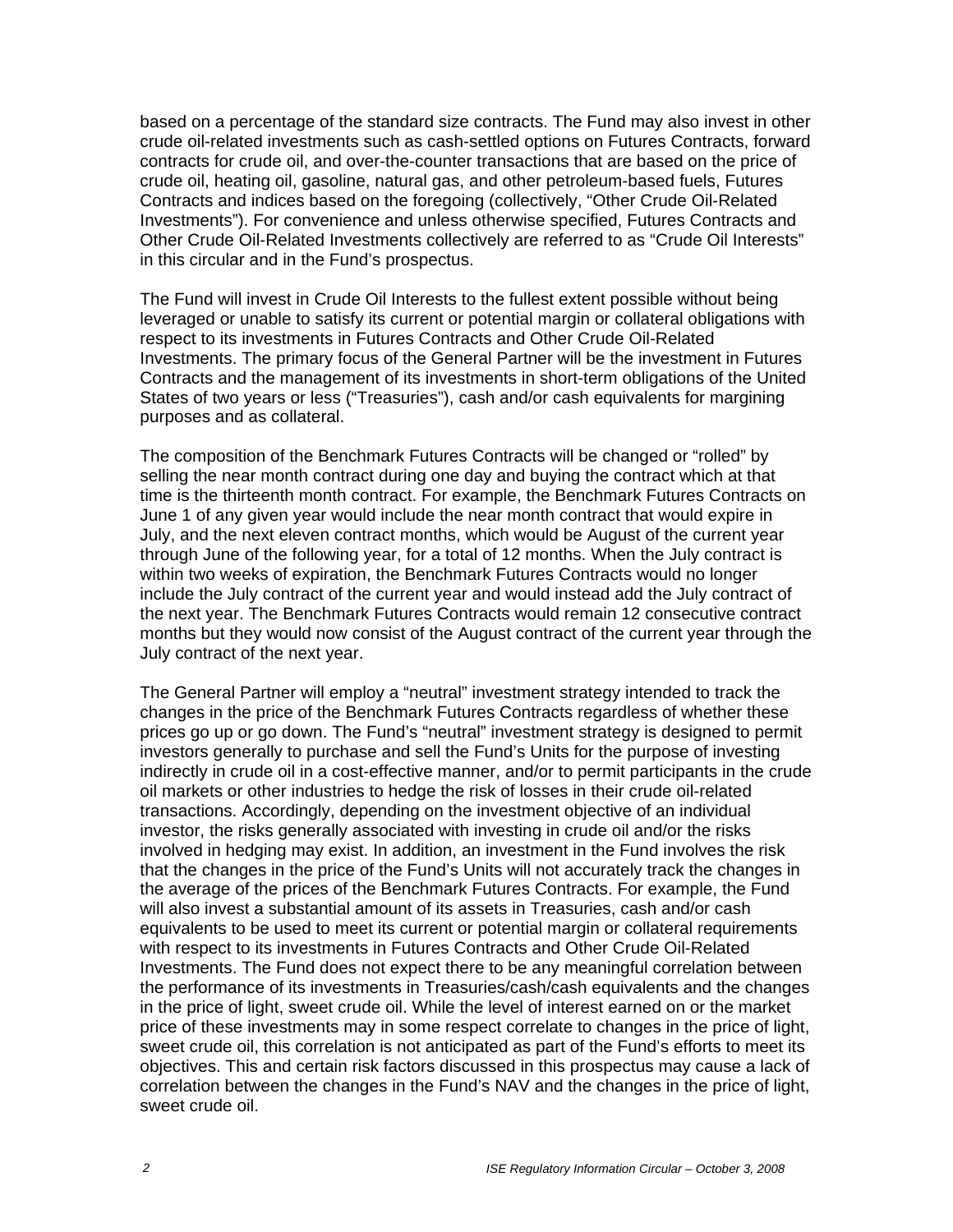As described more fully in the prospectus and the registration statement for the Fund, the Fund issues Units on a continuous basis. The Fund issues and redeems Units only in blocks of 100,000 Units or integral multiples thereof to Authorized Participants. A block of 100,000 Units is called a "Basket" or "Creation Basket." Authorized Participants will pay a \$1,000 fee for each order to create or redeem one or more Creation Baskets. Authorized Purchasers will not be required to sell any specific number or dollar amount of Units. The per-unit price of Units offered in Creation Baskets on any day after the effective date will be the NAV of the Fund calculated shortly after the close of the American Stock Exchange on that day divided by the number of issued and outstanding Units.

The NAV is calculated by taking the current market value of the Fund's total assets and subtracting any liabilities. Under the Fund's current operational procedures, the Administrator calculates the NAV of the Fund's Units as of the earlier of 4:00 p.m. Eastern time ("ET") or the close of the New York Stock Exchange each day. The American Stock Exchange ("Amex") currently calculates an approximate net asset value every 15 seconds throughout each day the Fund's Units are traded on the AMEX for as long as the NYMEX's main pricing mechanism is open.

The Fund will provide information to its unitholders to the extent required by applicable SEC, CFTC, and Amex requirements. An issuer, such as the Fund, of exchange-traded securities may not always readily know the identities of the investors who own those securities. The Fund will post the same information that would otherwise be provided in the Fund's reports to limited partners, including its monthly account statements, which will include, without limitation, the Fund's NAV, on the Fund's website at www.unitedstates12monthoilfund.com.

The most recently reported NAV for the Units will also be available on Amex's website (www.amex.com).

The Fund's expense ratio, in the absence of any extraordinary expenses and liabilities, is expected to be 0.60% of the net assets of the Fund.

Individual certificates will not be issued for the Units. Instead, Units will be represented by one or more global certificates, which will be deposited by the Administrator with the Depository Trust Company ("DTC") and registered in the name of Cede & Co., as nominee for DTC.

Investors should note that there is no regulated source of last-sale information regarding physical commodities, such as crude oil. Also, the Securities & Exchange Commission (the "SEC") has no regulatory jurisdiction over the trading of crude oil, heating oil, or any other petroleum-based fuels. Instead, that responsibility lies with the CFTC.

The registration statement for the Fund describes the various fees and expenses for the Units. For a complete description of the Fund, please refer to the Fund's website at www.unitedstates12monthoilfund.com.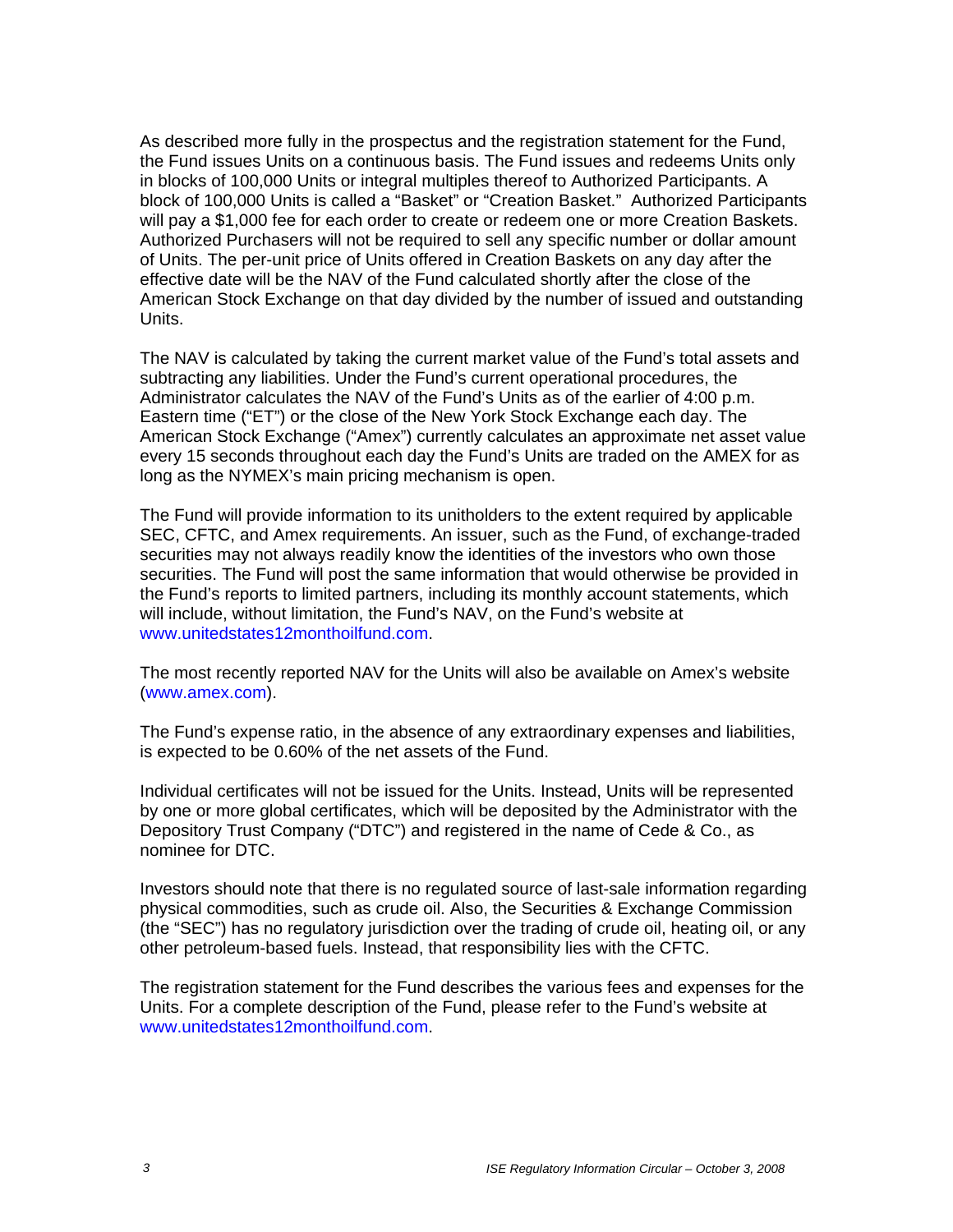### **Indicative Fund Value**

In order to provide updated information relating to the Fund for use by investors, professionals and persons wishing to create or redeem Units, the Amex disseminates through the facilities of Consolidated Tape Association ("CTA"), an updated Indicative Fund Value (the "IFV"). The IFV is disseminated on a per Unit basis every 15 seconds during regular Amex trading hours of 9:30 a.m. to 4:15 p.m. ET.

The IFV will be calculated by using the prior day's closing NAV per Unit of the Fund as a base and updating that value throughout the trading day to reflect changes in the most recently reported trade price for the active Futures Contract on the NYMEX. The prices reported for the active Futures Contract month will be adjusted based on the prior day's spread differential between settlement values for that contract and the spot month contract. In the event that the spot month contract is also the active contract, the last sale price for the active contract will not be adjusted. The IFV per Unit basis disseminated during Amex's trading hours should not be viewed as an actual real time update of the NAV, because NAV is calculated only once at the end of each trading day. The normal trading hours of the NYMEX are 10:00 a.m. ET to 2:30 p.m. ET. This means that there will be a gap in time at the beginning and the end of each day during which the Fund's Units will be traded on the Amex, but realtime NYMEX trading prices for futures contracts traded on such Exchange will not be available. As a result, during those gaps there will be no update to the IFV.

#### **Creation and Redemption of Units**

The Fund issues and redeems Units on a continuous basis only in Baskets of 100,000 Units or multiples thereof, by or through Authorized Participants. Basket-sized Aggregations are issued in exchange for the corresponding Deposit Amount determined on each business day by the Administrator. The Deposit Amount necessary for the creation of a Basket will change from day to day. On each day that Amex is open for regular trading, the Administrator will adjust the Deposit Amount as appropriate to reflect the prior day's Partnership NAV and accrued expenses.

Authorized Participants that wish to redeem a Basket will receive Treasuries and cash in exchange for each Basket surrendered in an amount equal to the NAV per Basket (the "Redemption Amount"). These items are described in the Fund's prospectus and registration statement. Authorized Participants that wish to purchase a Basket must transfer the Deposit Amount plus a transaction fee of \$1,000 to the Fund in exchange for a Basket. No Units will be issued unless and until the Administrator has informed the Marketing Agent that it has allocated to the Fund's account the required funds necessary for the Deposit Amount plus transaction fee. Authorized Participants who wish to redeem a Basket will receive the Redemption Amount in exchange for each Basket surrendered less the transaction fee of \$1,000. The Redemption Amount will be delivered to the Authorized Participant upon confirmation that the Fund's DTC Account has received the Basket.

The total deposit required to create each basket ("Creation Basket Deposit") will be an amount of Treasuries and/or cash that is in the same proportion to the total assets of the Fund (net of estimated accrued but unpaid fees, expenses and other liabilities) on the date the order to purchase is accepted as the number of Units to be created under the purchase order is in proportion to the total number of Units outstanding on the date the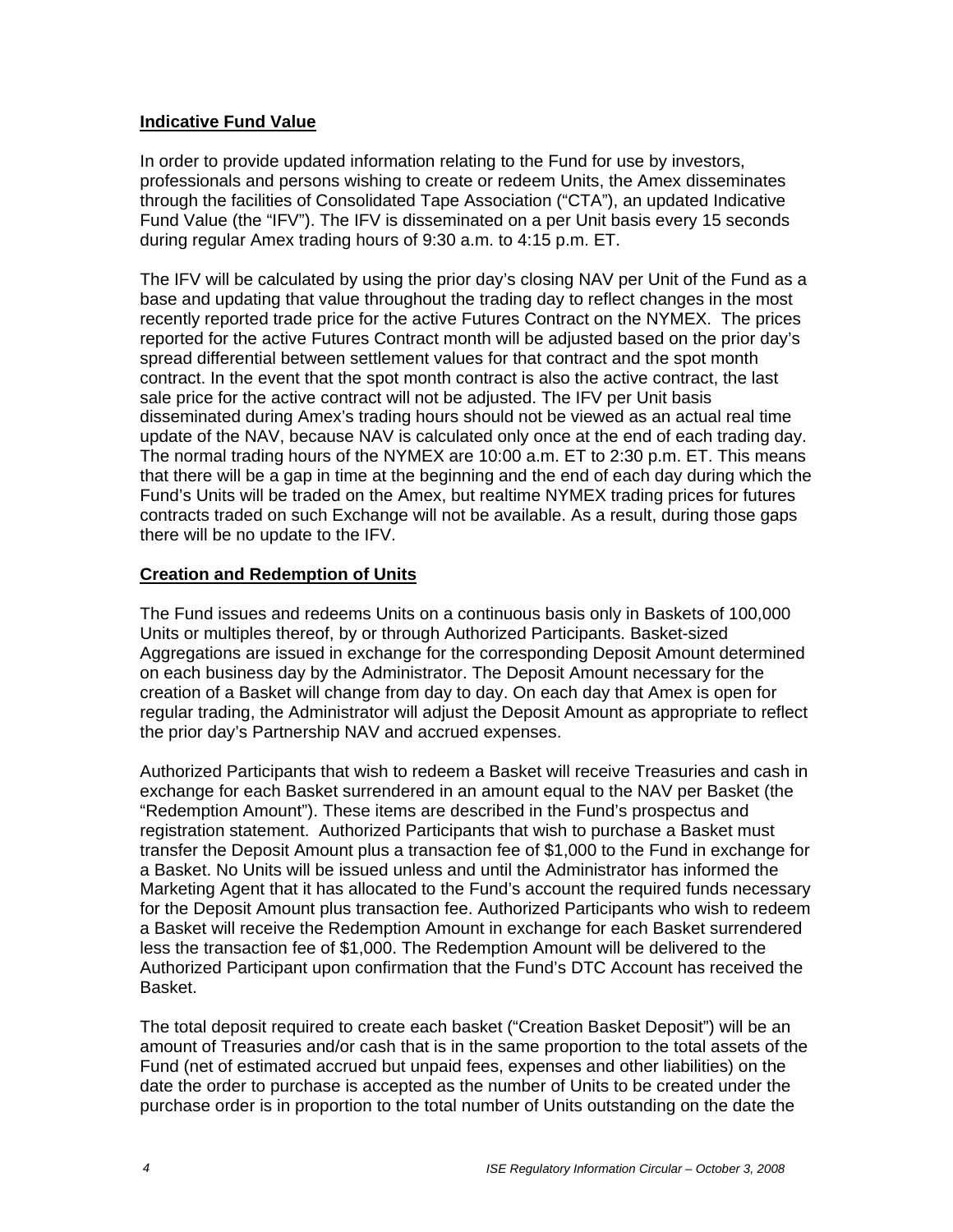order is received. The General Partner determines, directly in its sole discretion or in consultation with the Administrator, the requirements for Treasuries and the amount of cash, including the maximum permitted remaining maturity of a Treasury and proportions of Treasury and cash that may be included in deposits to create Baskets. The Marketing Agent will publish such requirements at the beginning of each business day. The amount of cash deposit required will be the difference between the aggregate market value of the Treasuries required to be included in a Creation Basket Deposit as of 4:00 p.m. ET on the date the order to purchase is properly received and the total required deposit.

An Authorized Purchaser who places a purchase order is responsible for transferring to the Fund's account with the Custodian the required amount of Treasuries and cash by 3:00 p.m. ET on the third business day following the purchase order date. Upon receipt of the deposit amount, the Administrator will direct DTC to credit the number of baskets ordered to the Authorized Purchaser's DTC account on the third business day following the purchase order date.

The Fund's prospectus and registration statement describe additional procedures and requirements that apply to the creation and redemptions of Units. Equity EAMs interested in becoming an Authorized Participant, or obtaining a list of Authorized Participants, can contact the Marketing Agent at www.alpsinc.com for more information.

### **Futures Contracts**

Futures Contracts are agreements between two parties. One party agrees to buy crude oil from the other party at a later date at a price and quantity agreed upon when the contract is made. Futures Contracts are traded on futures exchanges. For example, crude oil futures contracts traded on the New York Mercantile Exchange trade in units of 1,000 barrels (a "mini" contract is 500 barrels). The price of crude oil futures contracts traded on the New York Mercantile Exchange are priced by floor brokers and other exchange members both through an "open outcry" of offers to purchase or sell the contracts and through an electronic, screen-based system that determines the price by matching electronically offers to purchase and sell.

### **Investment Risks**

Equity EAMs are referred to the Fund's prospectus and registration statement for a more detailed description of risks associated with an investment in the Units of the Fund. Some of the risks involved in an investment in the Fund include:

- Unlike mutual funds, commodity pools or other investment pools that actively manage their investments in an attempt to realize income and gains from their investing activities and distribute such income and gains to their investors, the Fund generally does not expect to distribute cash to limited partners or other unitholders. You should not invest in the Fund if you will need cash distributions from the Fund to pay taxes on your share of income and gains of the Fund, if any, or for any other reason.
- There is no assurance that the General Partner will successfully implement the Fund's investment strategy. If the General Partner permits the Fund to become leveraged, you could lose all or substantially all of your investment in the Fund.
- Investing in Crude Oil Interests subjects the Fund to the risks of the crude oil industry and this could result in large fluctuations in the price of the Fund's Units.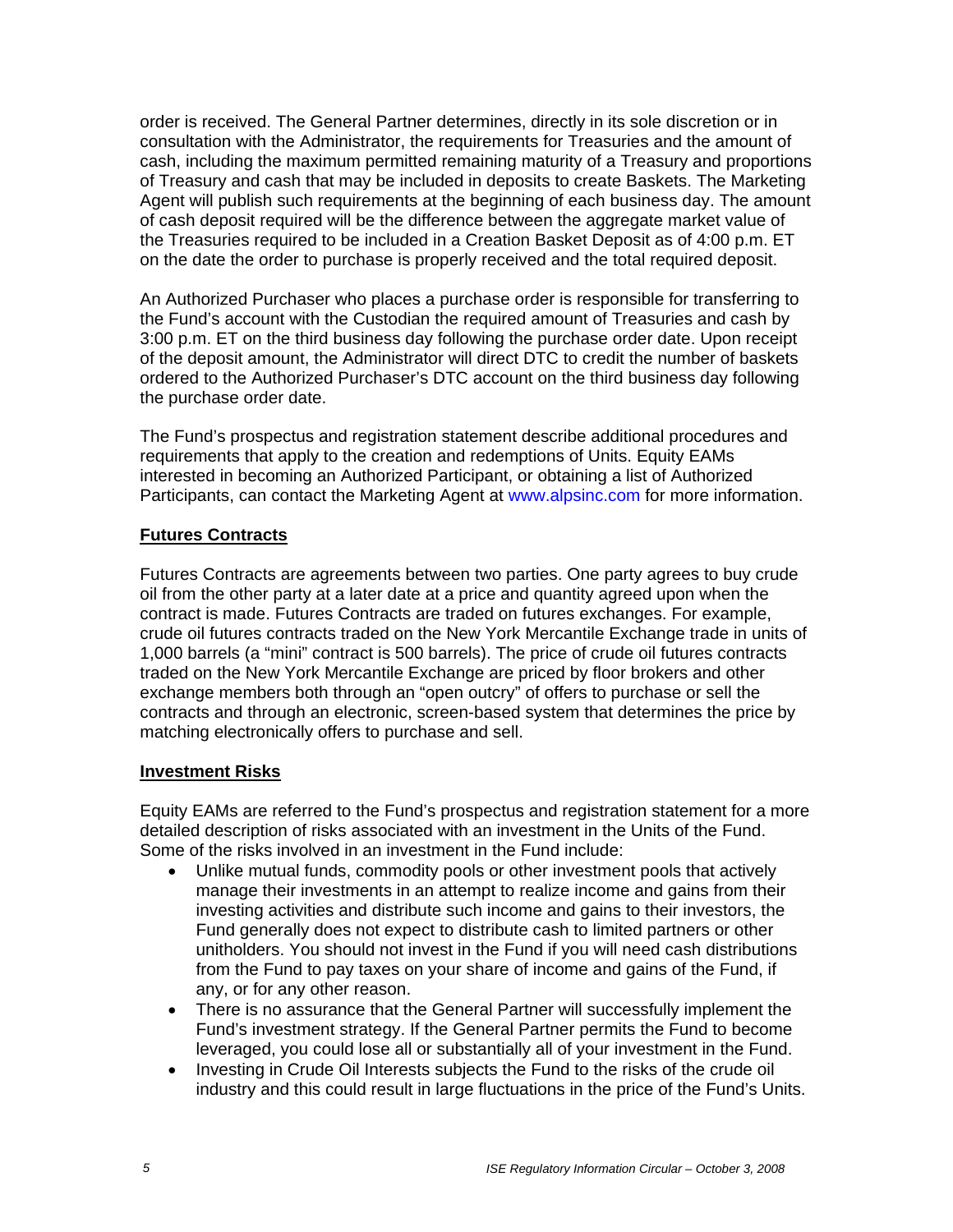- The price of the Fund's Units may be influenced by factors such as the supply and demand for crude oil and the supply and demand for the Fund's Units. This may cause the Units to trade at a price that is above or below the Fund's NAV per Unit.
- The Benchmark Futures Contracts may not correlate with the price of light, sweet crude oil and this could cause the changes in the price of units to substantially vary from changes in the price of light, sweet crude oil. If this were to occur, then you may not be able to effectively use US12OF as a way to hedge against crude oil-related losses or as a way to indirectly invest in crude oil.
- The Fund will pay fees and expenses that are incurred regardless of whether it is profitable.
- Investors will have no rights to participate in the management of the Fund and will have to rely on the duties and judgment of the General Partner to manage The Fund.
- The structure and operation of the Fund may involve conflicts of interest. For example, a conflict may arise because the General Partner and its principal and affiliates may trade for themselves. In addition, the General Partner has sole current authority to manage the investments and operations, which may create a conflict with the unitholders' best interests. The General Partner may also have a conflict to the extent that its trading decisions may be influenced by the effect they would have on United States Oil Fund, L.P., the other commodity pool that it manages, or any other commodity pool the General Partner may form in the future.
- The Fund is new and has a limited operating history. Therefore, you do not have the benefit of reviewing the long-term past performance of the Fund as a basis for you to evaluate an investment in the Fund.

### **Exchange Rules Applicable to Trading in the Shares**

The Shares are considered equity securities, thus rendering trading in the Shares subject to the Exchange's existing rules governing the trading of equity securities.

### **Trading Hours**

The Shares will trade on ISE between 9:00 a.m. and 4:00 p.m. ET.

Equity EAMs trading the Shares during the Pre-Market Session are exposed to the risk of the lack of the calculation or dissemination of underlying index value or intraday indicative value ("IIV"). For certain derivative securities products, an updated underlying index value or IIV may not be calculated or publicly disseminated in the Pre-Market hours. Since the underlying index value and IIV are not calculated or widely disseminated during Pre-Market hours, an investor who is unable to calculate implied values for certain derivative securities products during Pre-Market hours may be at a disadvantage to market professionals.

### **Trading Halts**

ISE will halt trading in the Shares of a Trust in accordance with ISE Rule 2101(a)(2)(iii). The grounds for a halt under this Rule include a halt by the primary market because it stops trading the Shares and/or a halt because dissemination of the IIV or applicable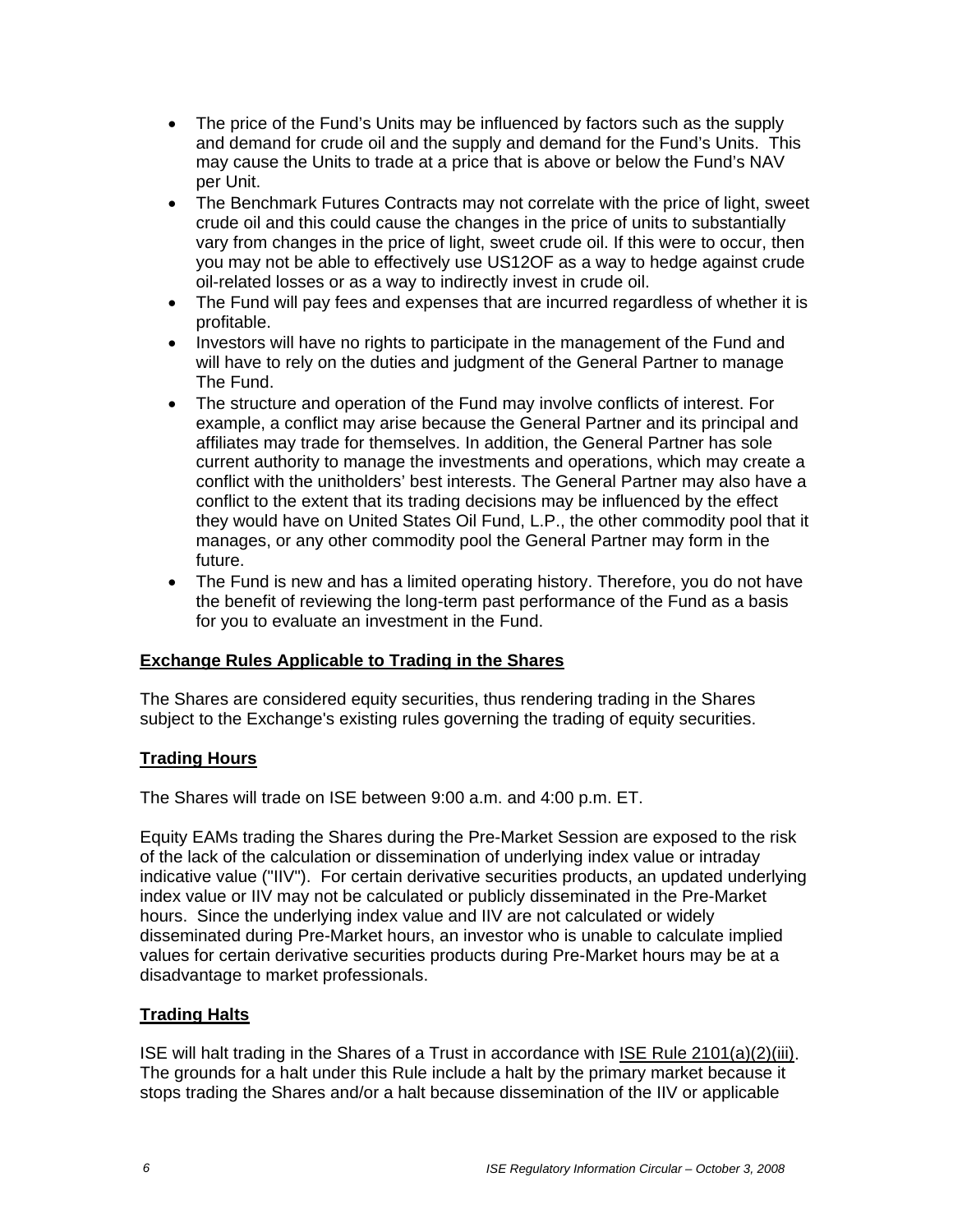currency spot price has ceased, or a halt for other regulatory reasons. In addition, ISE will stop trading the Shares of a Trust if the primary market de-lists the Shares.

### **Delivery of a Prospectus**

Pursuant to federal securities laws, investors purchasing Shares must receive a prospectus prior to or concurrently with the confirmation of a transaction. Investors purchasing Shares directly from the Fund (by delivery of the Deposit Amount) must also receive a prospectus.

Prospectuses may be obtained through the Distributor or on the Fund's website. The Prospectus does not contain all of the information set forth in the registration statement (including the exhibits to the registration statement), parts of which have been omitted in accordance with the rules and regulations of the SEC. For further information about the Fund, please refer to the Trust's registration statement.

### **Exemptive, Interpretive and No-Action Relief Under Federal Securities Regulations**

The SEC has issued exemptive, interpretive or no-action relief from certain provisions of rules under the Securities Exchange Act of 1934 (the "Act") regarding trading in the above mentioned exchange-traded Fund.

# **Regulation M Exemptions**

Generally, Rules 101 and 102 of Regulation M prohibit any "distribution participant" and its "affiliated purchasers" from bidding for, purchasing, or attempting to induce any person to bid for or purchase any security which is the subject of a distribution until after the applicable restricted period, except as specifically permitted in Regulation M. The provisions of the Rules apply to underwriters, prospective underwriters, brokers, dealers, and other persons who have agreed to participate or are participating in a distribution of securities.

The SEC has granted an exemption from Rule 101 under Regulation M to permit persons participating in a distribution of shares of the above-mentioned Fund to engage in secondary market transactions in such shares during their participation in such a distribution. In addition, the SEC has granted relief under Regulation M to permit persons who may be deemed to be participating in the distribution of Shares of the above-mentioned Fund (i) to purchase securities for the purpose of purchasing Creation Unit Aggregations of Fund Shares and (ii) to tender securities for redemption in Creation Unit Aggregations. Further, the SEC has clarified that the tender of Fund Shares to the Fund for redemption does not constitute a bid for or purchase of any of the Fund's securities during the restricted period of Rule 101. The SEC has also granted an exemption pursuant to paragraph (e) of Rule 102 under Regulation M to allow the redemption of Fund Shares in Creation Unit Aggregations during the continuous offering of Shares.

### **Customer Confirmations for Creation or Redemption of Fund Shares (SEC Rule 10b-10)**

Broker-dealers who handle purchases or redemptions of Fund Shares in Creation Unit size for customers will be permitted to provide such customers with a statement of the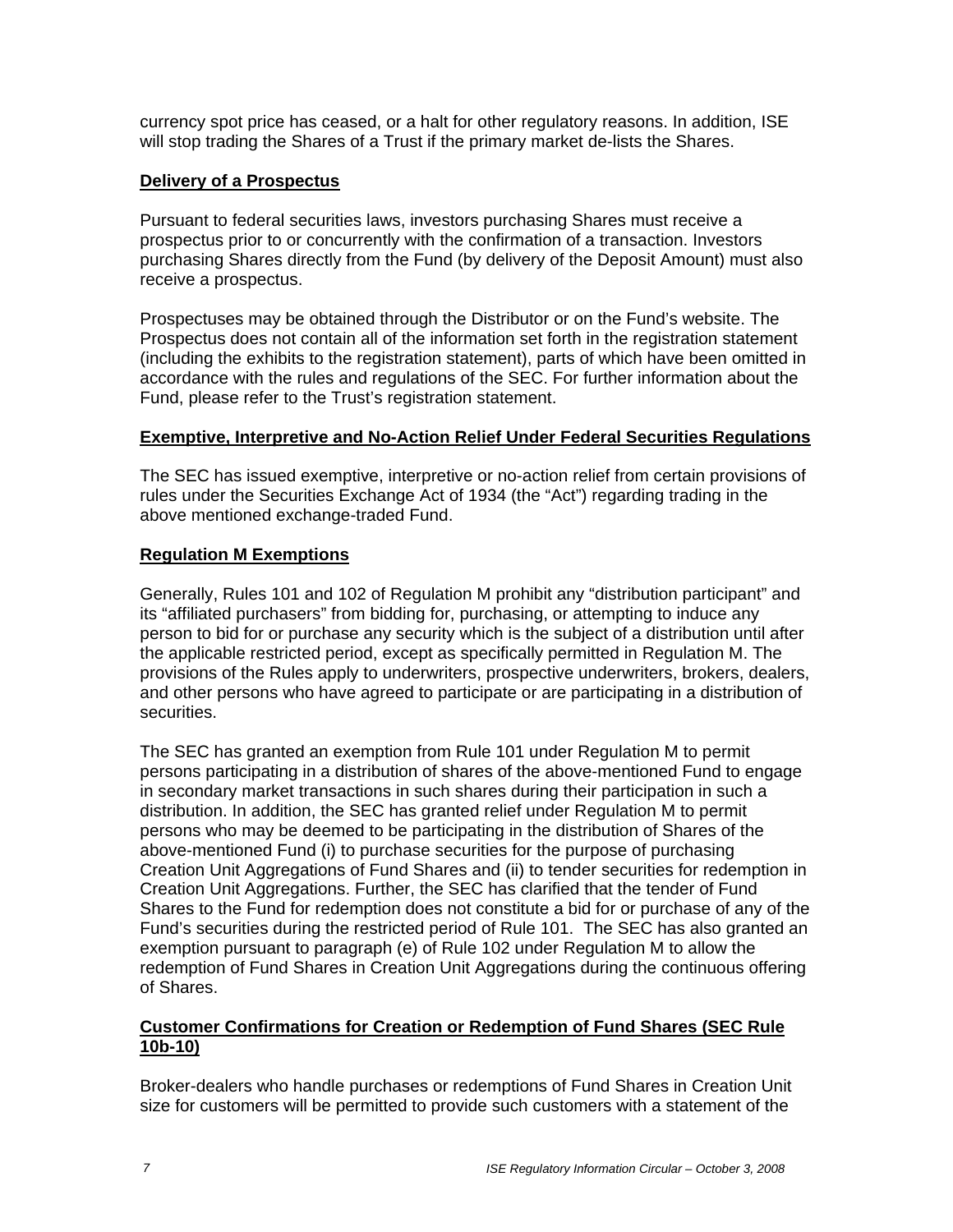number of Creation Unit Aggregations created or redeemed without providing a statement of the identity, number and price of shares of the individual securities tendered to the Fund for purposes of purchasing Creation Unit Aggregations ("Deposit Securities") or the identity, number and price of shares to be delivered by the Trust for the Fund to the redeeming holder ("Redemption Securities"). The composition of the securities required to be tendered to the Fund for creation purposes and of the securities to be delivered on redemption will be disseminated each business day and will be applicable to requests for creations or redemption, as the case may be, on that day. This exemptive relief under Rule 10b-10 with respect to creations and redemptions is subject to the following conditions:

- 1. Confirmations to customers engaging in creations or redemptions must state that all information required by Rule 10b-10 will be provided upon request;
- 2. Any such request by a customer for information required by Rule 10b-10 will be filed in a timely manner, in accordance with Rule 10b-10(c);
- 3. Except for the identity, number and price of shares of the component securities of the Deposit Securities and Redemption Securities, as described above, confirmations to customers must disclose all other information required by Rule 10b-10(a).

## **SEC Rule 14e-5**

An exemption from Rule 14e-5 has been granted to permit any person acting as a dealer-manager of a tender offer for a component security of the Fund (1) to redeem Fund Shares in Creation Unit Aggregations from the issuer that may include a security subject to such tender offer and (2) to purchase Fund Shares during such tender offer. In addition, a no-action position has been taken under Rule 14e-5 if a broker-dealer acting as a dealer-manager of a tender offer for a security of the Fund purchases or arranges to purchase such securities in the secondary market for the purpose of tendering such securities to purchase one or more Creation Unit Aggregations of Shares, if made in conformance with the following:

- 1. such bids or purchases are effected in the ordinary course of business, in connection with a basket of 20 or more securities in which any security that is the subject of a distribution, or any reference security, does not comprise more than 5% of the value of the basket purchased; or
- 2. purchases are effected as adjustments to such basket in the ordinary course of business as a result of a change in the composition of the underlying index; and
- 3. such bids or purchases are not effected for the purpose of facilitating such tender offer.

### **Section 11(d)(1); SEC Rules 11d1-1 and 11d1-2**

Section 11(d)(1) of the Act generally prohibits a person who is both a broker and a dealer from effecting any transaction in which the broker-dealer extends credit to a customer on any security which was part of a new issue in the distribution of which he participated as a member of a selling syndicate or group within thirty days prior to such transaction. The SEC has clarified that Section 11(d)(1) does not apply to broker-dealers that are not Authorized Participants (and, therefore, do not create Creation Unit Aggregations) that engage in both proprietary and customer transactions in Shares of the Fund in the secondary market, and for broker-dealer Authorized Participants that engage in creations of Creation Unit Aggregations. This relief is subject to specific conditions, including the condition that such broker-dealer (whether or not an Authorized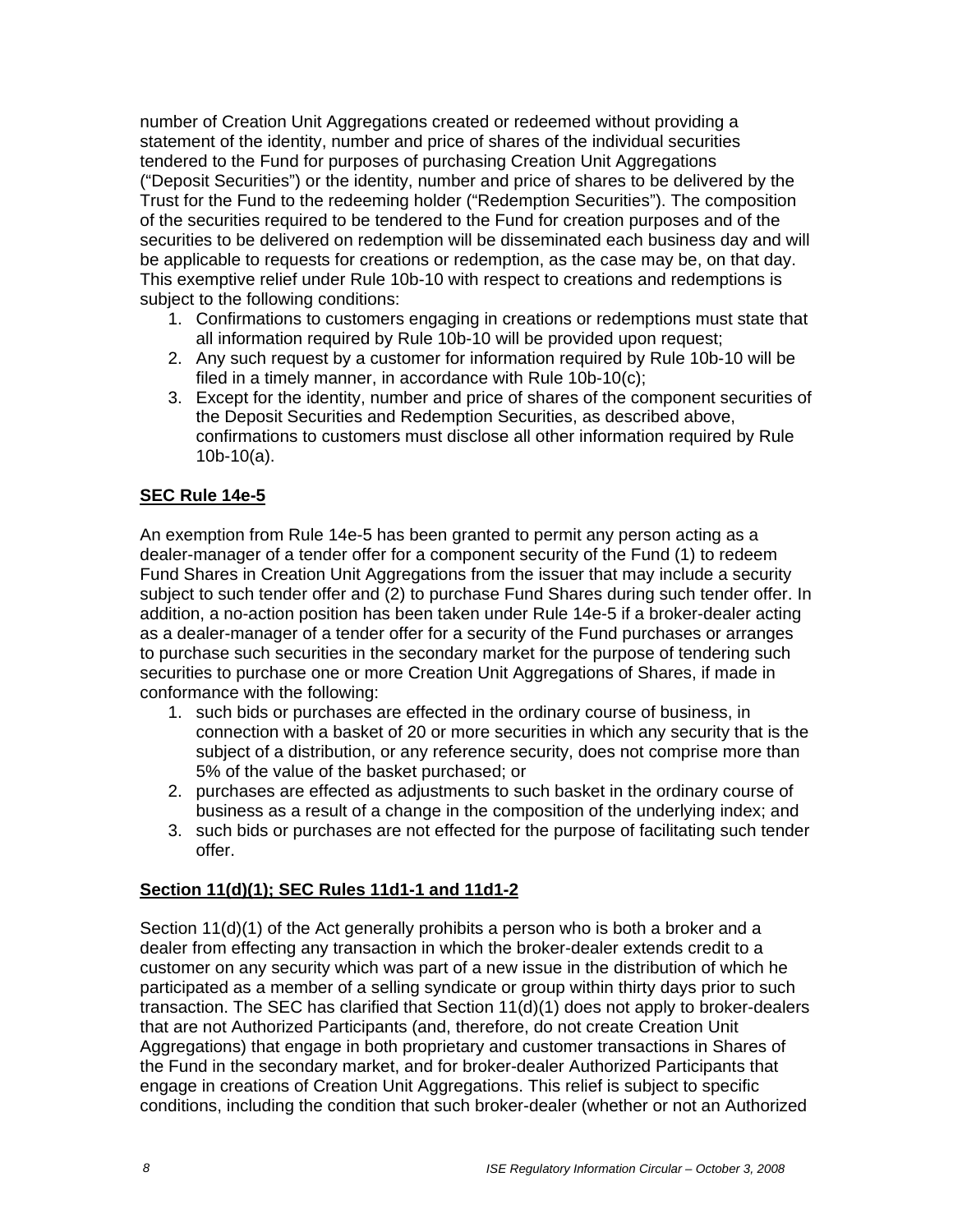Participant) does not, directly or indirectly, receive from the fund complex any payment, compensation or other economic incentive to promote or sell the Shares of the Fund to persons outside the fund complex, other than non-cash compensation permitted under NASD Rule 2830(l)(5)(A), (B) or (C). (See letter from Catherine McGuire, Chief Counsel, SEC Division of Market Regulation, to Securities Industry Association, Derivative Products Committee, dated November 21, 2005.) The SEC also has taken a no-action position under Section 11(d)(1) of the Act that broker-dealers may treat Shares of the Fund, for purposes of Rule 11d1-2, as "securities issued by a registered open-end investment company as defined in the Investment Company Act" and thereby extend credit or maintain or arrange for the extension or maintenance of credit on Shares that have been owned by the persons to whom credit is provided for more than 30 days, in reliance on the exemption contained in the rule.

### **SEC Rule 15c1-5 and 15c1-6**

The SEC has taken a no-action position with respect to Rule 15c1-5 and Rule 15c1-6 as to the required disclosure of control by a broker or dealer with respect to creations and redemptions of Fund Shares and secondary market transactions therein. (See letter from Catherine McGuire, Chief Counsel, SEC Division of Market Regulation, to Securities Industry Association, Derivative Products Committee, dated November 21, 2005.)

**This Regulatory Information Bulletin is not a statutory Prospectus. Equity EAMs should consult the Trust's Registration Statement, SAI, Prospectus and the Fund's website for relevant information.**